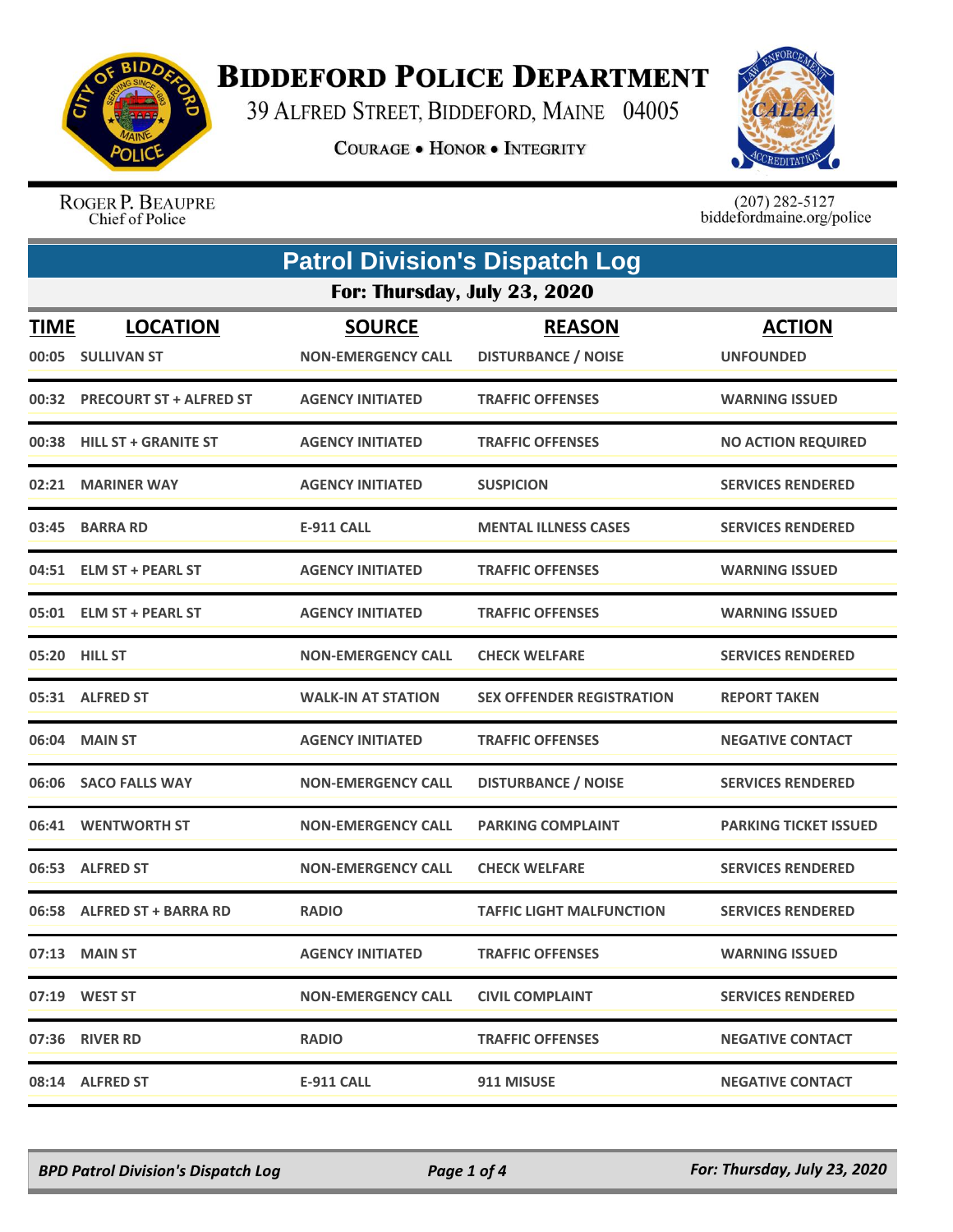| <b>TIME</b> | <b>LOCATION</b><br>08:40 MILE STRETCH RD            | <b>SOURCE</b><br><b>AGENCY INITIATED</b> | <b>REASON</b><br><b>SHELLFISH VIOLATION CHECK</b> | <b>ACTION</b><br><b>NO VIOLATION</b> |
|-------------|-----------------------------------------------------|------------------------------------------|---------------------------------------------------|--------------------------------------|
|             | 09:49 MAIN ST                                       | <b>RADIO</b>                             | <b>DOMESTIC COMPLAINTS</b>                        | <b>REPORT TAKEN</b>                  |
|             | 09:49 ELM ST                                        | <b>NON-EMERGENCY CALL</b>                | <b>CHECK WELFARE</b>                              | <b>SERVICES RENDERED</b>             |
|             | 09:56 MARINER WAY                                   | <b>E-911 CALL</b>                        | 911 MISUSE                                        | <b>NEGATIVE CONTACT</b>              |
|             | 10:00 ALFRED ST                                     | <b>OTHER</b>                             | <b>RECOVERED STOLEN PROPERTY</b>                  | <b>REPORT TAKEN</b>                  |
|             | 10:04 BIRCH ST                                      | <b>OTHER</b>                             | <b>DHHS REFERRAL</b>                              | <b>REPORT TAKEN</b>                  |
|             | 10:21 ROCKY WAY                                     | <b>E-911 CALL</b>                        | 911 MISUSE                                        | <b>NO ACTION REQUIRED</b>            |
|             | 10:27 ALFRED ST + MEDICAL CENTER D AGENCY INITIATED |                                          | <b>TRAFFIC OFFENSES</b>                           | <b>WARNING ISSUED</b>                |
|             | 10:30 ASHLAND ST                                    | <b>NON-EMERGENCY CALL</b>                | <b>PAPERWORK</b>                                  | <b>SERVICES RENDERED</b>             |
|             | 11:20 HEALTHCARE DR                                 | <b>E-911 CALL</b>                        | 911 MISUSE                                        | <b>NEGATIVE CONTACT</b>              |
|             | 11:30 ALFRED ST                                     | <b>E-911 CALL</b>                        | <b>DISTURBANCE / NOISE</b>                        | <b>REPORT TAKEN</b>                  |
|             | 11:42 ELM ST                                        | <b>NON-EMERGENCY CALL</b>                | <b>SUSPICION</b>                                  | <b>REPORT TAKEN</b>                  |
|             | 11:49 WENTWORTH ST                                  | <b>NON-EMERGENCY CALL</b>                | <b>MENTAL ILLNESS CASES</b>                       | <b>TRANSPORT TO HOSPITAL</b>         |
|             | <b>11:51 HILL ST</b>                                | <b>NON-EMERGENCY CALL</b>                | <b>CHECK WELFARE</b>                              | <b>SERVICES RENDERED</b>             |
|             | 12:11 SOUTH ST                                      | <b>NON-EMERGENCY CALL</b>                | <b>MENTAL ILLNESS CASES</b>                       | <b>SERVICES RENDERED</b>             |
|             | 12:17 SUMMER ST                                     | <b>NON-EMERGENCY CALL</b>                | <b>FRAUD / SCAM</b>                               | <b>NO ACTION REQUIRED</b>            |
|             | 12:22 MAIN ST                                       | <b>NON-EMERGENCY CALL</b>                | <b>THEFT</b>                                      | <b>REPORT TAKEN</b>                  |
|             | 12:42 CENTER ST + ELM ST                            | <b>AGENCY INITIATED</b>                  | <b>MESSAGE DELIVERY</b>                           | <b>SERVICES RENDERED</b>             |
|             | 13:06 MAY ST                                        | <b>NON-EMERGENCY CALL</b>                | <b>ARTICLES LOST/FOUND</b>                        | <b>REPORT TAKEN</b>                  |
|             | 13:15 ALFRED ST                                     | <b>WALK-IN AT STATION</b>                | <b>MENTAL ILLNESS CASES</b>                       | <b>SERVICES RENDERED</b>             |
|             | 13:24 ALFRED ST                                     | <b>NON-EMERGENCY CALL</b>                | <b>SUSPICION</b>                                  | <b>SERVICES RENDERED</b>             |
|             | 13:45 ANDREWS RD                                    | <b>E-911 CALL</b>                        | 911 MISUSE                                        | <b>NO ACTION REQUIRED</b>            |
|             | 13:46 THIRD ST                                      | <b>WALK-IN AT STATION</b>                | <b>SUSPICION</b>                                  | <b>SERVICES RENDERED</b>             |
|             | 13:47 BIRCH ST                                      | <b>NON-EMERGENCY CALL</b>                | <b>SCAM</b>                                       | <b>REPORT TAKEN</b>                  |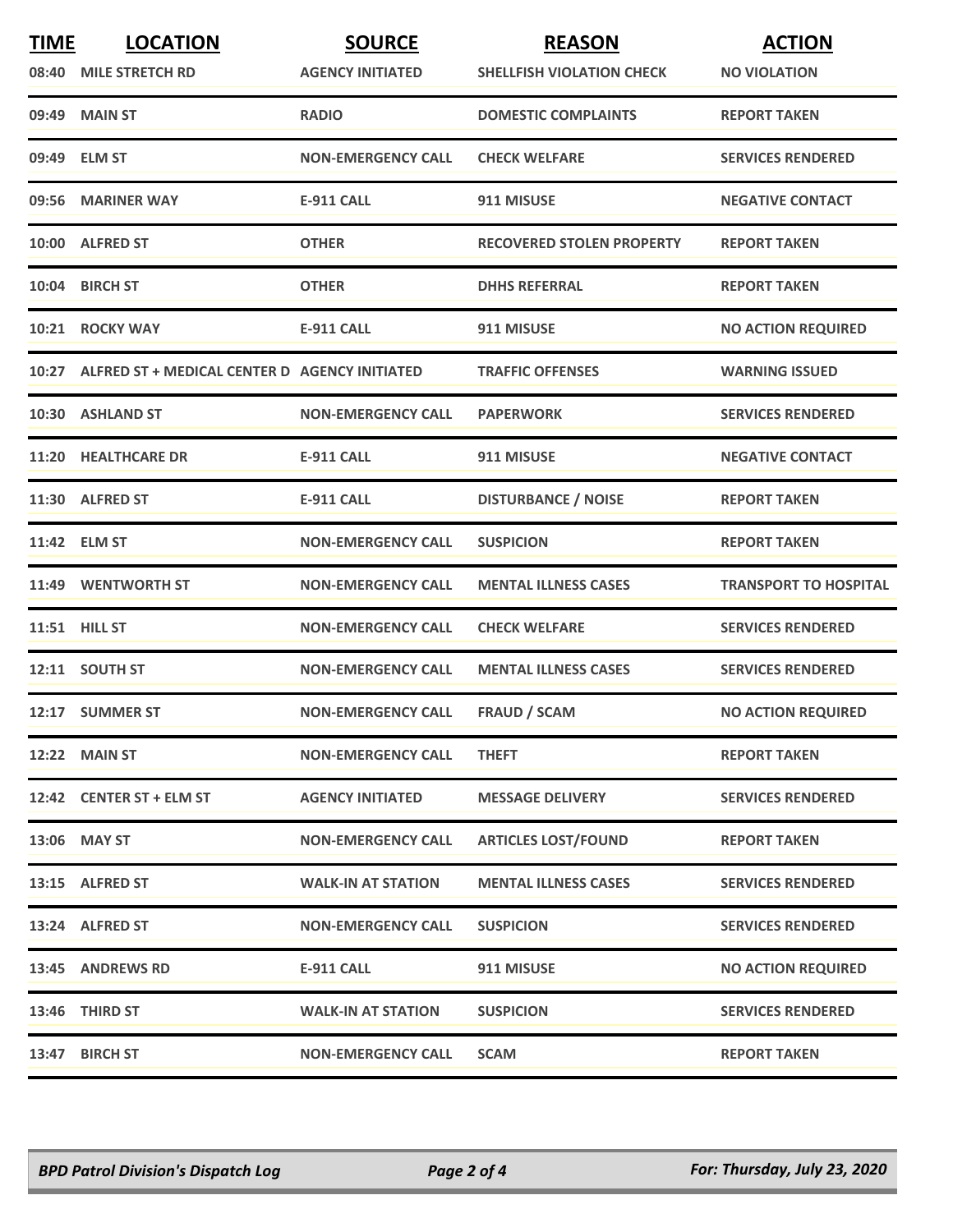| <b>TIME</b> | <b>LOCATION</b>                     | <b>SOURCE</b>             | <b>REASON</b>                                                | <b>ACTION</b>             |
|-------------|-------------------------------------|---------------------------|--------------------------------------------------------------|---------------------------|
|             | 13:48 PROSPECT ST                   | <b>NON-EMERGENCY CALL</b> | <b>CRIM THREAT / TERRORIZING</b>                             | <b>ARREST(S) MADE</b>     |
|             |                                     |                           | OFFENDER: DEREK STUERTZ  AGE: 27  RESIDENT OF: BIDDEFORD, ME |                           |
|             | <b>CHARGE: CRIMINAL THREATENING</b> |                           |                                                              |                           |
|             | 14:04 ALFRED ST                     | <b>NON-EMERGENCY CALL</b> | <b>LOBBY DRUG BOX</b>                                        | <b>SERVICES RENDERED</b>  |
|             | 14:11 HILL ST                       | <b>E-911 CALL</b>         | 911 MISUSE                                                   | <b>SERVICES RENDERED</b>  |
|             | 14:30 ALFRED ST                     | <b>E-911 CALL</b>         | 911 MISUSE                                                   | <b>DISPATCH HANDLED</b>   |
|             | 14:45 POOL ST                       | <b>NON-EMERGENCY CALL</b> | <b>VIOL PROTECTION FROM ABUSE</b>                            | <b>REPORT TAKEN</b>       |
|             | 15:06 ELM ST                        | <b>NON-EMERGENCY CALL</b> | <b>ALL OTHER</b>                                             | <b>GONE ON ARRIVAL</b>    |
|             | 15:07 FOSS ST                       | <b>AGENCY INITIATED</b>   | <b>CHECK WELFARE</b>                                         | <b>SERVICES RENDERED</b>  |
|             | 15:48 HIGH ST                       | <b>NON-EMERGENCY CALL</b> | <b>ANIMAL COMPLAINT</b>                                      | <b>SERVICES RENDERED</b>  |
|             | <b>16:20 BIDDEFORD GATEWAY CTR</b>  | <b>AGENCY INITIATED</b>   | <b>SUSPICION</b>                                             | <b>SERVICES RENDERED</b>  |
|             | 16:33 ELM ST                        | <b>NON-EMERGENCY CALL</b> | <b>TRESPASSING</b>                                           | <b>WARNING ISSUED</b>     |
|             | 16:46 SOUTH ST                      | <b>NON-EMERGENCY CALL</b> | <b>MENTAL ILLNESS CASES</b>                                  | <b>REPORT TAKEN</b>       |
|             | 17:55 ELM ST                        | <b>NON-EMERGENCY CALL</b> | <b>SUSPICION</b>                                             | <b>NO VIOLATION</b>       |
|             | 18:21 HILL ST                       | <b>AGENCY INITIATED</b>   | <b>TRAFFIC OFFENSES</b>                                      | <b>WARNING ISSUED</b>     |
|             | 18:30 GRANITE ST                    | <b>NON-EMERGENCY CALL</b> | <b>WEAPONS</b>                                               | <b>UNFOUNDED</b>          |
|             | 18:36 MEDICAL CENTER DR             | <b>NON-EMERGENCY CALL</b> | <b>ALL OTHER</b>                                             | <b>SERVICES RENDERED</b>  |
|             | 18:46 MADDOX POND RD                | <b>E-911 CALL</b>         | 911 MISUSE                                                   | <b>NO ACTION REQUIRED</b> |
|             | 19:11 POMERLEAU ST                  | <b>WALK-IN AT STATION</b> | <b>HARASSMENT</b>                                            | <b>SERVICES RENDERED</b>  |
|             | 19:53 PROSPECT ST                   | <b>NON-EMERGENCY CALL</b> | <b>ALL OTHER</b>                                             | <b>SERVICES RENDERED</b>  |
|             | 19:59 ROCKY WAY                     | E-911 CALL                | 911 MISUSE                                                   | <b>NO ACTION REQUIRED</b> |
|             | 20:42 PEARL ST                      | E-911 CALL                | 911 MISUSE                                                   | <b>DISPATCH HANDLED</b>   |
|             | 20:44 ALFRED ST                     | <b>AGENCY INITIATED</b>   | <b>TRAFFIC OFFENSES</b>                                      | <b>WARNING ISSUED</b>     |
|             | 21:00 FOSS ST                       | <b>NON-EMERGENCY CALL</b> | <b>MISSING PERSON</b>                                        | <b>SERVICES RENDERED</b>  |
|             | 21:01 SHOPS WAY                     | <b>NON-EMERGENCY CALL</b> | <b>ANIMAL COMPLAINT</b>                                      | <b>NO VIOLATION</b>       |
|             |                                     |                           |                                                              |                           |

*BPD Patrol Division's Dispatch Log Page 3 of 4 For: Thursday, July 23, 2020*

**21:04 GEORGE ST NON-EMERGENCY CALL FIGHTS / VERBAL DOMESTIC UNFOUNDED**